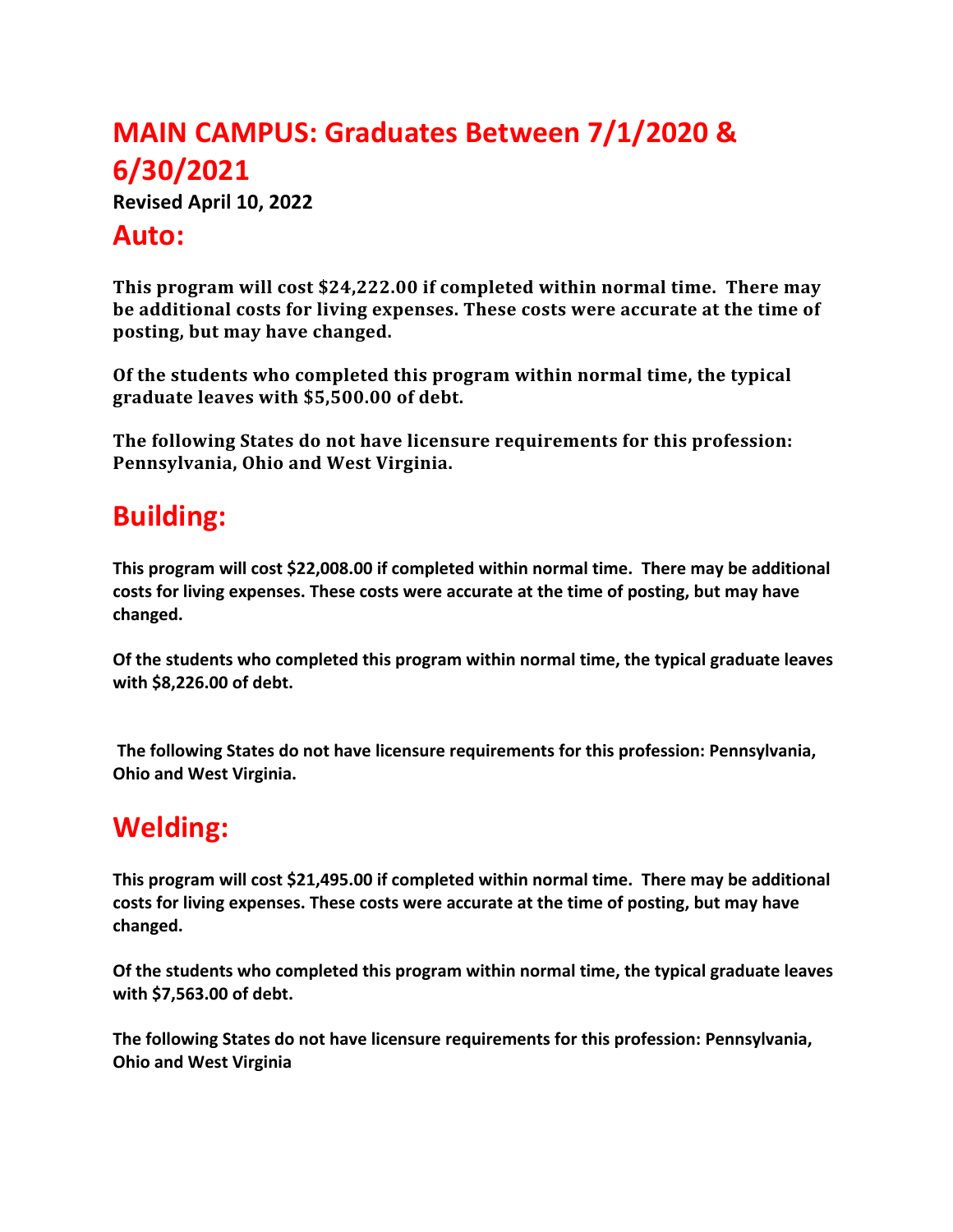## Diesel & Heavy Equipment:

**This program will cost \$26,921.00 if completed within normal time. There may be additional costs for living expenses. These costs were accurate at the time of posting, but may have changed.**

**Of the students who completed this program within normal time, the typical graduate leaves with \$12,000.00 of debt.**

**The following States do not have licensure requirements for this profession: Pennsylvania, Ohio and West Virginia.**

#### Electrical:

**This program will cost \$23,462.00 if completed within normal time. There may be additional costs for living expenses. These costs were accurate at the time of posting, but may have changed.**

**Of the students who completed this program within normal time, the typical graduate leaves with \$5,500.00 of debt.**

**The following States do not have licensure requirements for this profession: Pennsylvania, Ohio and West Virginia.**

#### Heavy Equipment Ops:

**This program will cost \$18,221.00 if completed within normal time. There may be additional costs for living expenses. These costs were accurate at the time of posting, but may have changed.**

**Of the students who completed this program within normal time, the typical graduate leaves with \$5,500.00 of debt.**

**The following States do not have licensure requirements for this profession: Pennsylvania, Ohio and West Virginia.**

### Industrial Electro-Industrial:

**This program will cost \$24,534.00 if completed within normal time. There may be additional costs for living expenses. These costs were accurate at the time of posting, but may have changed.**